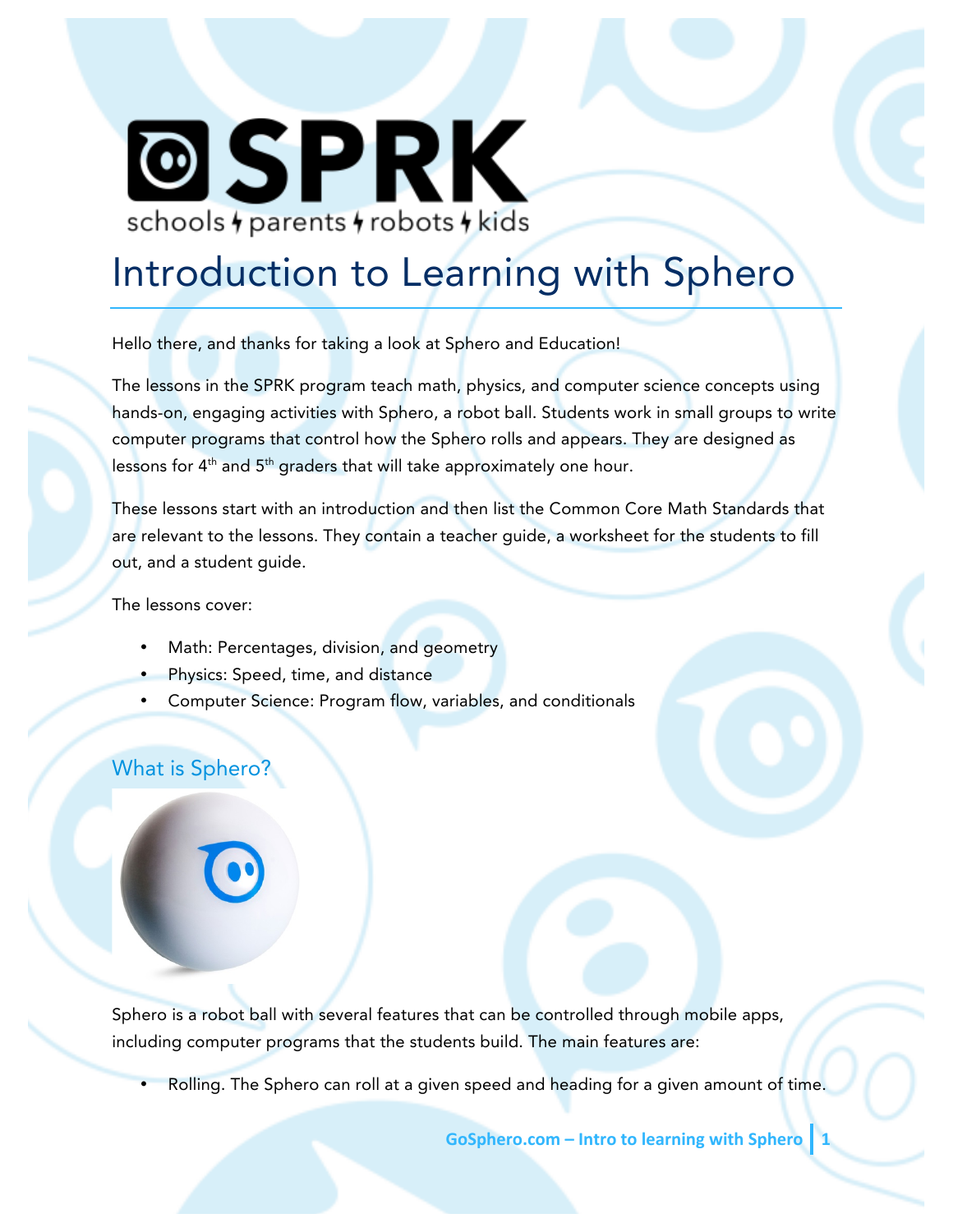- Colors. The Sphero can light up in practically any color.
- Bluetooth. Sphero connects to devices such an iPads, iPhones, and Android phones and tablets through wireless Bluetooth connections. This allows the Sphero to be controlled by number of apps.

There are 4 education related apps available to control Sphero. Each of these is available for free from app stores such as iTunes and Google Play.

- Sphero. Controls the Sphero manually, as well as play games. This is the main Sphero app used for firmware updates and general driving.
- Draw and Drive. Allows you to draw a shape with multiple colors and have Sphero roll in that shape and color.
- MacroLab. Creates simple programs ("macros") that are a series of instructions for the Sphero through an easy-to-use graphical user interface.
- OrbBasic. Creates more complex programs using a text-based programming language.

The lessons in the SPRK program use MacroLab and OrbBasic.

### Heading and Aiming

One of the things that makes Sphero so unique is that its heading is relative to the user, not relative to the ball. In other words, you can aim it due North, spin the ball 180 degrees, and when it rolls, it will roll due North. This makes the Sphero much easier to get to go where you want it to go. The diagram below shows how the heading works. Note that only 90 degree increments are shown in the diagram, but you can specify the heading down to 1 degree.



**GoSphero.com** – Intro to learning with Sphero